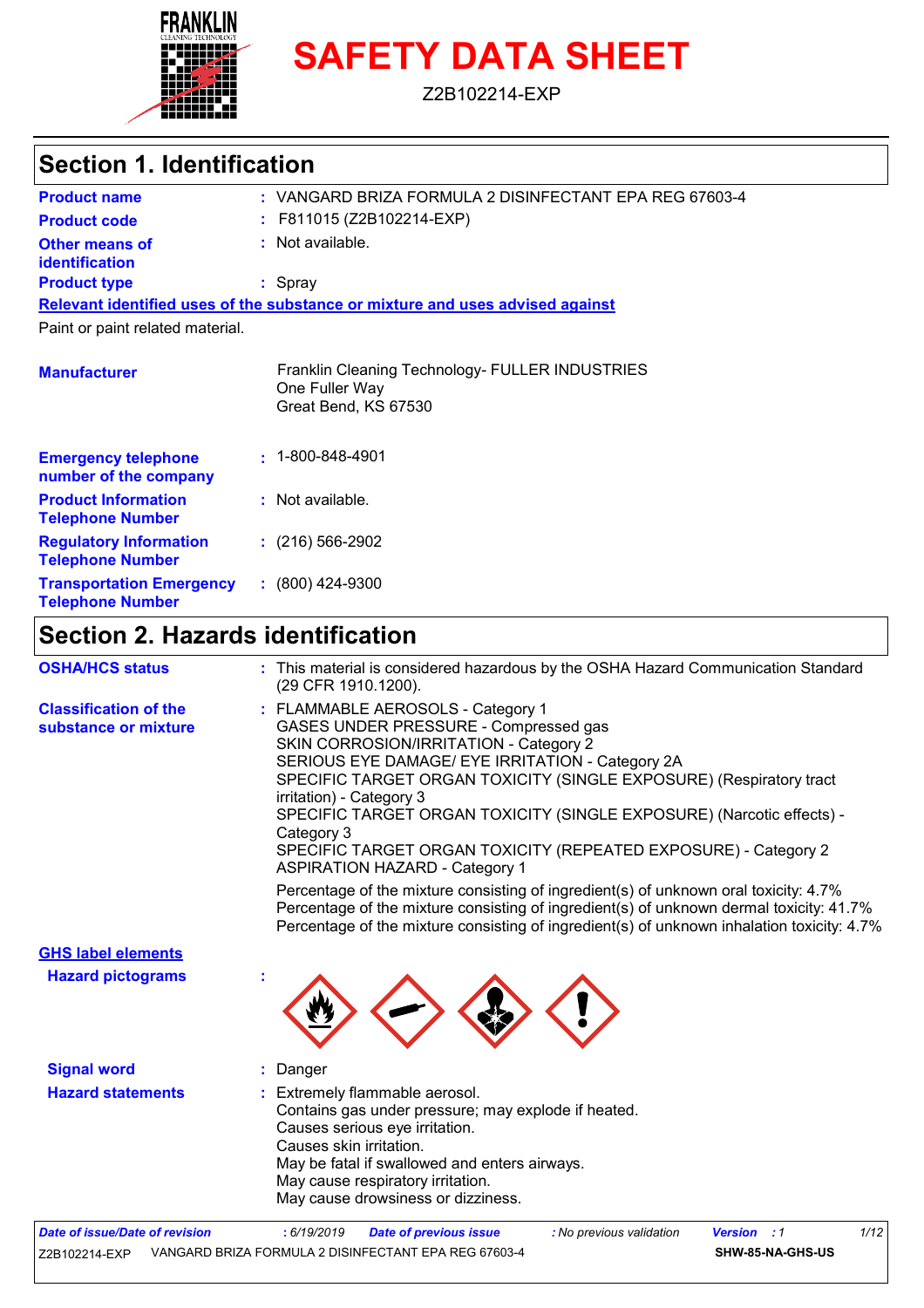## **Section 2. Hazards identification**

| May cause damage to organs through prolonged or repeated exposure.                                                                                                                                                                                                                                                                                                                                                                                                                                                                                                                                                                 |
|------------------------------------------------------------------------------------------------------------------------------------------------------------------------------------------------------------------------------------------------------------------------------------------------------------------------------------------------------------------------------------------------------------------------------------------------------------------------------------------------------------------------------------------------------------------------------------------------------------------------------------|
|                                                                                                                                                                                                                                                                                                                                                                                                                                                                                                                                                                                                                                    |
| : Read label before use. Keep out of reach of children. If medical advice is needed, have<br>product container or label at hand.                                                                                                                                                                                                                                                                                                                                                                                                                                                                                                   |
| : Wear protective gloves. Wear eye or face protection. Keep away from heat, hot<br>surfaces, sparks, open flames and other ignition sources. No smoking. Do not spray on<br>an open flame or other ignition source. Use only outdoors or in a well-ventilated area.<br>Do not breathe vapor. Wash hands thoroughly after handling. Pressurized container:<br>Do not pierce or burn, even after use.                                                                                                                                                                                                                                |
| : Get medical attention if you feel unwell. IF INHALED: Remove person to fresh air and<br>keep comfortable for breathing. Call a POISON CENTER or physician if you feel unwell.<br>IF SWALLOWED: Immediately call a POISON CENTER or physician. Do NOT induce<br>vomiting. IF ON SKIN: Wash with plenty of soap and water. Take off contaminated<br>clothing and wash it before reuse. If skin irritation occurs: Get medical attention. IF IN<br>EYES: Rinse cautiously with water for several minutes. Remove contact lenses, if<br>present and easy to do. Continue rinsing. If eye irritation persists: Get medical attention. |
| : Store locked up. Protect from sunlight. Do not expose to temperatures exceeding 50<br>°C/122 °F. Store in a well-ventilated place.                                                                                                                                                                                                                                                                                                                                                                                                                                                                                               |
| : Dispose of contents and container in accordance with all local, regional, national and<br>international regulations.                                                                                                                                                                                                                                                                                                                                                                                                                                                                                                             |
| DELAYED EFFECTS FROM LONG TERM OVEREXPOSURE. Contains solvents which<br>can cause permanent brain and nervous system damage. Intentional misuse by<br>deliberately concentrating and inhaling the contents can be harmful or fatal.                                                                                                                                                                                                                                                                                                                                                                                                |
| Please refer to the SDS for additional information. Keep out of reach of children. Keep<br>upright in a cool, dry place. Do not discard empty can in trash compactor.                                                                                                                                                                                                                                                                                                                                                                                                                                                              |
| : None known.                                                                                                                                                                                                                                                                                                                                                                                                                                                                                                                                                                                                                      |
|                                                                                                                                                                                                                                                                                                                                                                                                                                                                                                                                                                                                                                    |

### **Section 3. Composition/information on ingredients**

| Substance/mixture     | : Mixture        |
|-----------------------|------------------|
| <b>Other means of</b> | : Not available. |
| <i>identification</i> |                  |

#### **CAS number/other identifiers**

| <b>Ingredient name</b> | % by weight | <b>CAS number</b> |
|------------------------|-------------|-------------------|
| Ethanol                | 1≥25 - ≤50  | 64-17-5           |
| Butane                 | I≥10 - ≤25  | 106-97-8          |
| Propane                | 5≥ا         | 74-98-6           |

Any concentration shown as a range is to protect confidentiality or is due to batch variation.

**There are no additional ingredients present which, within the current knowledge of the supplier and in the concentrations applicable, are classified as hazardous to health and hence require reporting in this section.**

**Occupational exposure limits, if available, are listed in Section 8.**

### **Section 4. First aid measures**

| <b>Description of necessary first aid measures</b> |                                                                                                                                                                                                                                                                                                              |
|----------------------------------------------------|--------------------------------------------------------------------------------------------------------------------------------------------------------------------------------------------------------------------------------------------------------------------------------------------------------------|
| <b>Eye contact</b>                                 | : Get medical attention.                                                                                                                                                                                                                                                                                     |
| <b>Inhalation</b>                                  | : If it is suspected that fumes are still present, the rescuer should wear an appropriate<br>mask or self-contained breathing apparatus. It may be dangerous to the person<br>providing aid to give mouth-to-mouth resuscitation. Get medical attention. If necessary,<br>call a poison center or physician. |
| <b>Skin contact</b>                                | : Continue to rinse for at least 10 minutes. Get medical attention.                                                                                                                                                                                                                                          |
| <b>Ingestion</b>                                   | : Get medical attention immediately. Call a poison center or physician. Aspiration hazard<br>if swallowed. Can enter lungs and cause damage. Do not induce vomiting.                                                                                                                                         |

#### **Most important symptoms/effects, acute and delayed**

| Date of issue/Date of revision | 6/19/2019 | <b>Date of previous issue</b>                        | : No previous validation | <b>Version</b> : 1 |                  | 2/12 |
|--------------------------------|-----------|------------------------------------------------------|--------------------------|--------------------|------------------|------|
| Z2B102214-EXP                  |           | VANGARD BRIZA FORMULA 2 DISINFECTANT EPA REG 67603-4 |                          |                    | SHW-85-NA-GHS-US |      |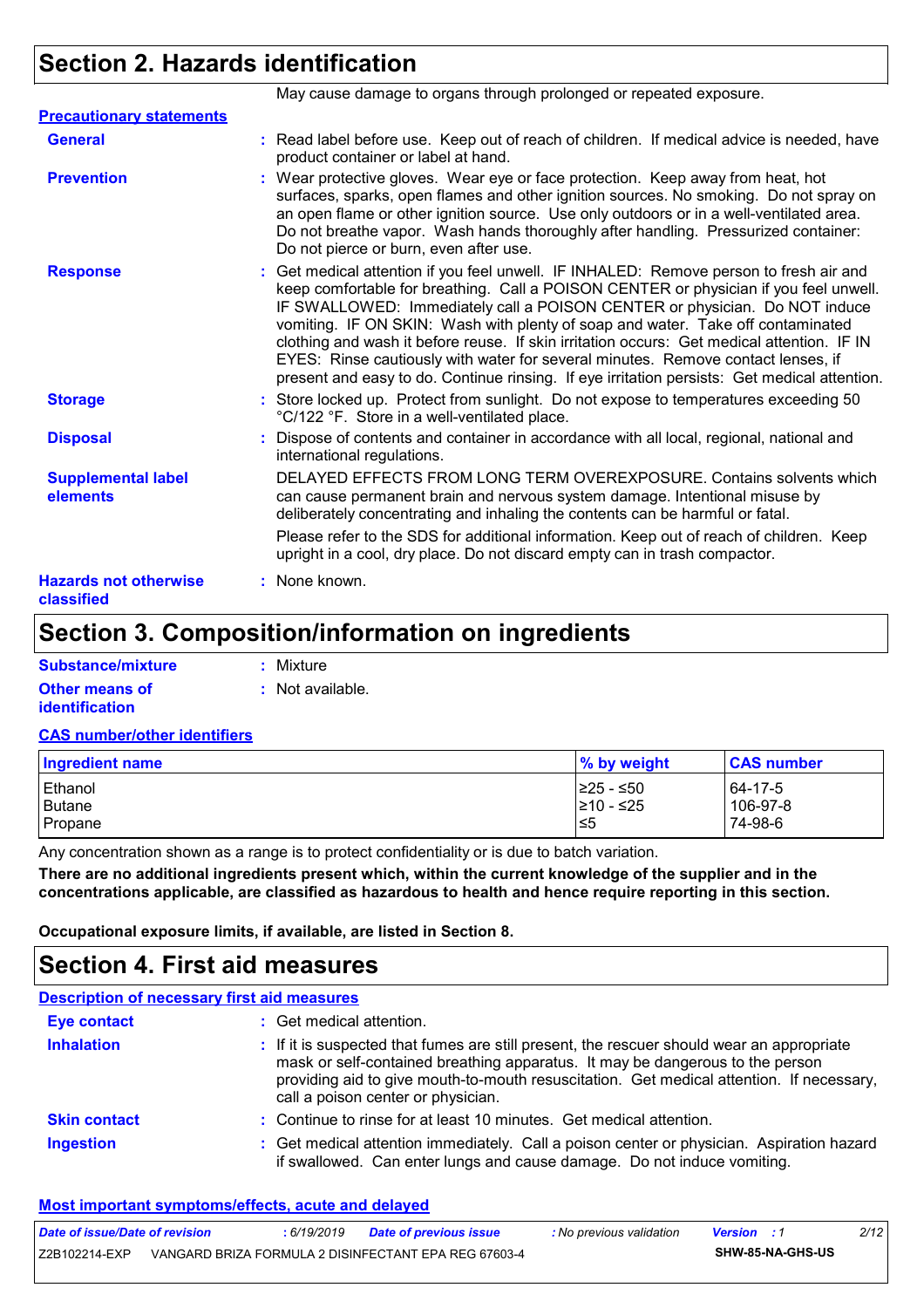# **Section 4. First aid measures**

| <b>Eye contact</b>                |                                                                                                                                                                                                                                                                                                                         |
|-----------------------------------|-------------------------------------------------------------------------------------------------------------------------------------------------------------------------------------------------------------------------------------------------------------------------------------------------------------------------|
|                                   | : Causes serious eye irritation.                                                                                                                                                                                                                                                                                        |
| <b>Inhalation</b>                 | : Can cause central nervous system (CNS) depression. May cause drowsiness or<br>dizziness. May cause respiratory irritation.                                                                                                                                                                                            |
| <b>Skin contact</b>               | : Causes skin irritation.                                                                                                                                                                                                                                                                                               |
| <b>Ingestion</b>                  | : Can cause central nervous system (CNS) depression. May be fatal if swallowed and<br>enters airways.                                                                                                                                                                                                                   |
| Over-exposure signs/symptoms      |                                                                                                                                                                                                                                                                                                                         |
| <b>Eye contact</b>                | : Adverse symptoms may include the following:<br>pain or irritation<br>watering<br>redness                                                                                                                                                                                                                              |
| <b>Inhalation</b>                 | : Adverse symptoms may include the following:<br>respiratory tract irritation<br>coughing<br>nausea or vomiting<br>headache<br>drowsiness/fatigue<br>dizziness/vertigo<br>unconsciousness                                                                                                                               |
| <b>Skin contact</b>               | : Adverse symptoms may include the following:<br>irritation<br>redness                                                                                                                                                                                                                                                  |
| <b>Ingestion</b>                  | : Adverse symptoms may include the following:<br>nausea or vomiting                                                                                                                                                                                                                                                     |
|                                   | <u>Indication of immediate medical attention and special treatment needed, if necessary</u>                                                                                                                                                                                                                             |
| <b>Notes to physician</b>         | : Treat symptomatically. Contact poison treatment specialist immediately if large<br>quantities have been ingested or inhaled.                                                                                                                                                                                          |
| <b>Specific treatments</b>        | : No specific treatment.                                                                                                                                                                                                                                                                                                |
| <b>Protection of first-aiders</b> | : No action shall be taken involving any personal risk or without suitable training. If it is<br>suspected that fumes are still present, the rescuer should wear an appropriate mask or<br>self-contained breathing apparatus. It may be dangerous to the person providing aid to<br>give mouth-to-mouth resuscitation. |

#### **See toxicological information (Section 11)**

# **Section 5. Fire-fighting measures**

| <b>Extinguishing media</b>                           |                                                                                                                                                                                                                                                                                                                                                                                                                                                       |  |  |  |
|------------------------------------------------------|-------------------------------------------------------------------------------------------------------------------------------------------------------------------------------------------------------------------------------------------------------------------------------------------------------------------------------------------------------------------------------------------------------------------------------------------------------|--|--|--|
| <b>Suitable extinguishing</b><br>media               | : Use an extinguishing agent suitable for the surrounding fire.                                                                                                                                                                                                                                                                                                                                                                                       |  |  |  |
| <b>Unsuitable extinguishing</b><br>media             | : None known.                                                                                                                                                                                                                                                                                                                                                                                                                                         |  |  |  |
| <b>Specific hazards arising</b><br>from the chemical | : Extremely flammable aerosol. Runoff to sewer may create fire or explosion hazard. In<br>a fire or if heated, a pressure increase will occur and the container may burst, with the<br>risk of a subsequent explosion. Gas may accumulate in low or confined areas or travel<br>a considerable distance to a source of ignition and flash back, causing fire or explosion.<br>Bursting aerosol containers may be propelled from a fire at high speed. |  |  |  |
| <b>Hazardous thermal</b><br>decomposition products   | Decomposition products may include the following materials:<br>carbon dioxide<br>carbon monoxide                                                                                                                                                                                                                                                                                                                                                      |  |  |  |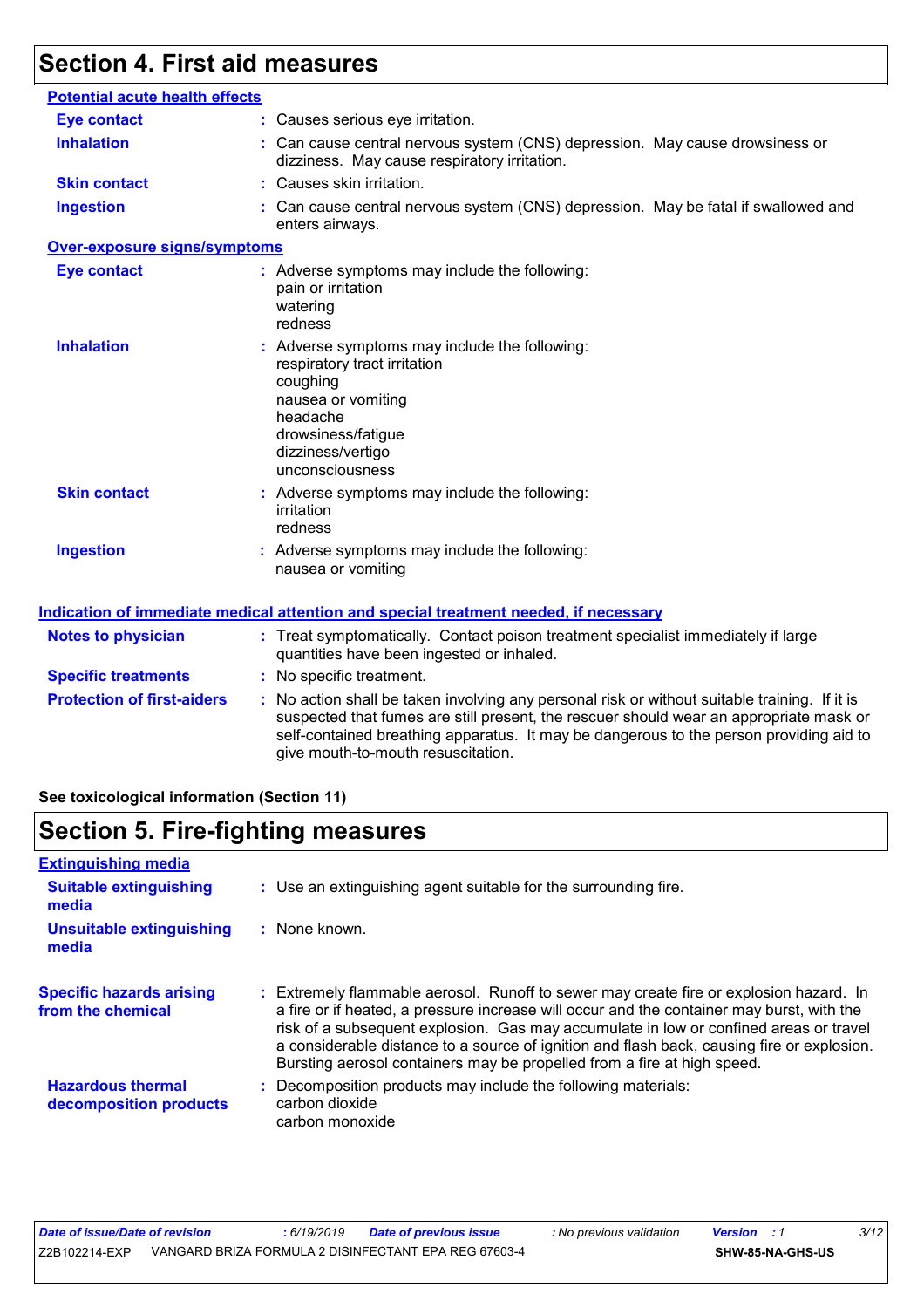### **Section 5. Fire-fighting measures**

| <b>Special protective actions</b> | : Promptly isolate the scene by removing all persons from the vicinity of the incident if                                                                                                                                        |
|-----------------------------------|----------------------------------------------------------------------------------------------------------------------------------------------------------------------------------------------------------------------------------|
| for fire-fighters                 | there is a fire. No action shall be taken involving any personal risk or without suitable<br>training. Move containers from fire area if this can be done without risk. Use water<br>spray to keep fire-exposed containers cool. |
| <b>Special protective</b>         |                                                                                                                                                                                                                                  |

**Special protective equipment for fire-fighters**

### **Section 6. Accidental release measures**

|                                  | <b>Personal precautions, protective equipment and emergency procedures</b>                                                                                                                                                                                                                                                                                     |
|----------------------------------|----------------------------------------------------------------------------------------------------------------------------------------------------------------------------------------------------------------------------------------------------------------------------------------------------------------------------------------------------------------|
| For non-emergency<br>personnel   | : In the case of aerosols being ruptured, care should be taken due to the rapid escape of<br>the pressurized contents and propellant. If a large number of containers are ruptured,<br>treat as a bulk material spillage according to the instructions in the clean-up section.<br>Shut off all ignition sources. No flares, smoking or flames in hazard area. |
| For emergency responders         | : If specialized clothing is required to deal with the spillage, take note of any information in<br>Section 8 on suitable and unsuitable materials. See also the information in "For non-<br>emergency personnel".                                                                                                                                             |
| <b>Environmental precautions</b> | : No specific hazard.                                                                                                                                                                                                                                                                                                                                          |

#### **Methods and materials for containment and cleaning up**

| <b>Small spill</b> | : Use spark-proof tools and explosion-proof equipment.                                                                                             |
|--------------------|----------------------------------------------------------------------------------------------------------------------------------------------------|
| Large spill        | : Use spark-proof tools and explosion-proof equipment. Note: see Section 1 for<br>emergency contact information and Section 13 for waste disposal. |

## **Section 7. Handling and storage**

#### **Precautions for safe handling**

| <b>Protective measures</b>                                                       | : Pressurized container: protect from sunlight and do not expose to temperatures<br>exceeding 50°C. Do not pierce or burn, even after use. Do not swallow. Use only with<br>adequate ventilation. Wear appropriate respirator when ventilation is inadequate. Store<br>and use away from heat, sparks, open flame or any other ignition source. Use<br>explosion-proof electrical (ventilating, lighting and material handling) equipment. Use<br>only non-sparking tools. |
|----------------------------------------------------------------------------------|----------------------------------------------------------------------------------------------------------------------------------------------------------------------------------------------------------------------------------------------------------------------------------------------------------------------------------------------------------------------------------------------------------------------------------------------------------------------------|
| <b>Advice on general</b><br>occupational hygiene                                 | : Workers should wash hands and face before eating, drinking and smoking. Remove<br>contaminated clothing and protective equipment before entering eating areas. See also<br>Section 8 for additional information on hygiene measures.                                                                                                                                                                                                                                     |
| <b>Conditions for safe storage,</b><br>including any<br><b>incompatibilities</b> | : Store in accordance with local regulations. Protect from sunlight. Store locked up.<br>Eliminate all ignition sources. See Section 10 for incompatible materials before<br>handling or use.                                                                                                                                                                                                                                                                              |

### **Section 8. Exposure controls/personal protection**

#### **Control parameters**

**Occupational exposure limits (OSHA United States)**

| <b>Ingredient name</b>                                                                                                                                        |  | <b>Exposure limits</b>                                                                                                                                                                                                                                                             |                                                                                                                                              |      |  |  |
|---------------------------------------------------------------------------------------------------------------------------------------------------------------|--|------------------------------------------------------------------------------------------------------------------------------------------------------------------------------------------------------------------------------------------------------------------------------------|----------------------------------------------------------------------------------------------------------------------------------------------|------|--|--|
| Ethanol                                                                                                                                                       |  | ACGIH TLV (United States, 3/2018).<br>STEL: 1000 ppm 15 minutes.<br>NIOSH REL (United States, 10/2016).<br>TWA: 1000 ppm 10 hours.<br>TWA: 1900 mg/m <sup>3</sup> 10 hours.<br>OSHA PEL (United States, 5/2018).<br>TWA: 1000 ppm 8 hours.<br>TWA: 1900 mg/m <sup>3</sup> 8 hours. |                                                                                                                                              |      |  |  |
| <b>Butane</b>                                                                                                                                                 |  |                                                                                                                                                                                                                                                                                    | NIOSH REL (United States, 10/2016).<br>TWA: 800 ppm 10 hours.<br>TWA: 1900 mg/m <sup>3</sup> 10 hours.<br>ACGIH TLV (United States, 3/2018). |      |  |  |
| <b>Date of issue/Date of revision</b><br>:6/19/2019<br><b>Date of previous issue</b><br>VANGARD BRIZA FORMULA 2 DISINFECTANT EPA REG 67603-4<br>Z2B102214-EXP |  |                                                                                                                                                                                                                                                                                    | : No previous validation<br><b>Version</b> : 1<br>SHW-85-NA-GHS-US                                                                           | 4/12 |  |  |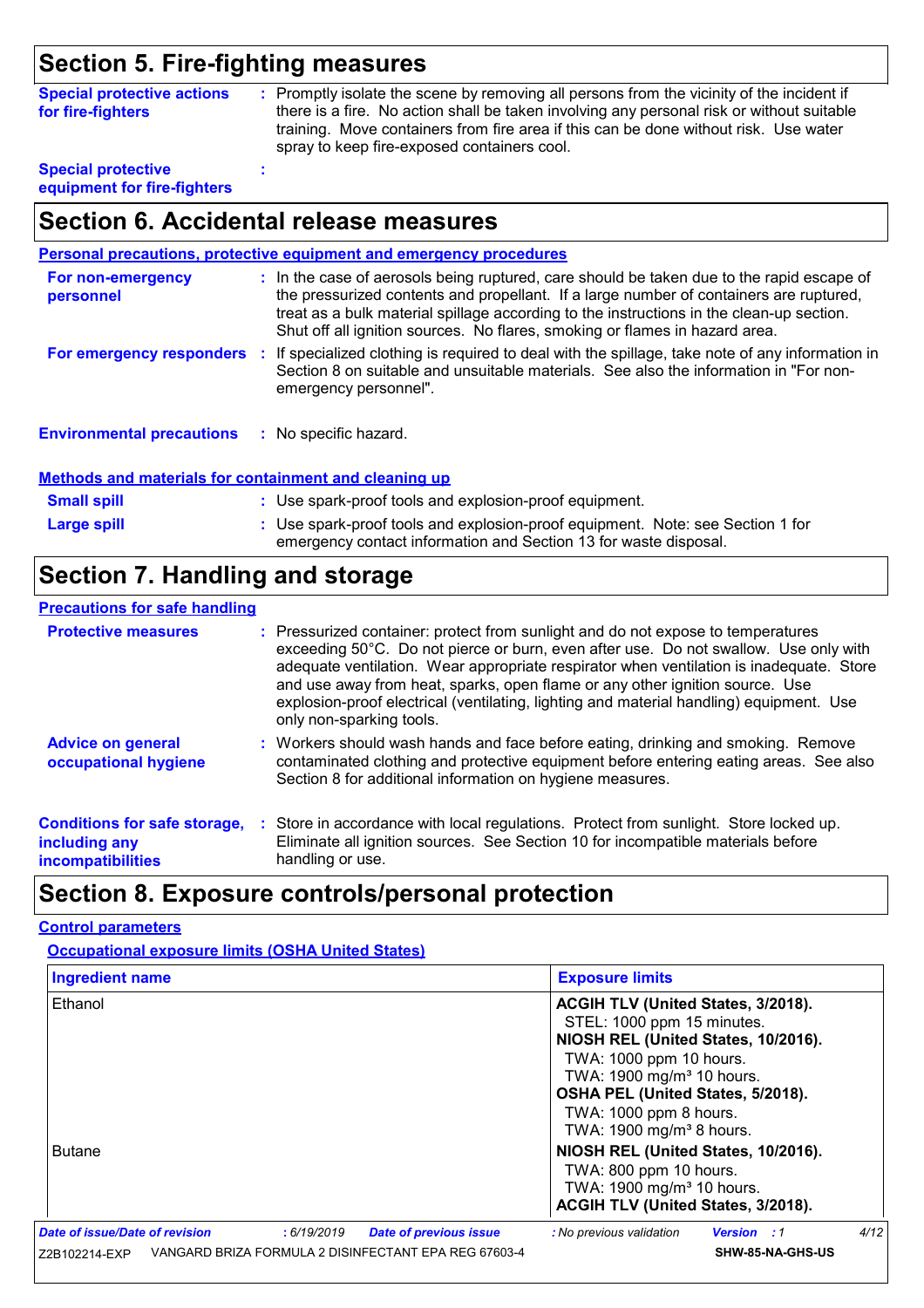# **Section 8. Exposure controls/personal protection**

| Propane | STEL: 1000 ppm 15 minutes.<br>NIOSH REL (United States, 10/2016).    |
|---------|----------------------------------------------------------------------|
|         | TWA: 1000 ppm 10 hours.<br>TWA: 1800 mg/m <sup>3</sup> 10 hours.     |
|         | OSHA PEL (United States, 5/2018).                                    |
|         | TWA: 1000 ppm 8 hours.<br>TWA: 1800 mg/m <sup>3</sup> 8 hours.       |
|         | ACGIH TLV (United States, 3/2018). Oxygen<br>Depletion [Asphyxiant]. |

#### **Occupational exposure limits (Canada)**

| <b>Ingredient name</b> | <b>Exposure limits</b>                                                                                                                                                                                                                                                                                                                                                                                                                                                                                                       |
|------------------------|------------------------------------------------------------------------------------------------------------------------------------------------------------------------------------------------------------------------------------------------------------------------------------------------------------------------------------------------------------------------------------------------------------------------------------------------------------------------------------------------------------------------------|
| Ethyl alcohol          | CA Alberta Provincial (Canada, 6/2018).<br>8 hrs OEL: 1000 ppm 8 hours.<br>8 hrs OEL: 1880 mg/m <sup>3</sup> 8 hours.<br><b>CA British Columbia Provincial (Canada,</b><br>7/2018).<br>STEL: 1000 ppm 15 minutes.<br>CA Ontario Provincial (Canada, 1/2018).<br>STEL: 1000 ppm 15 minutes.<br>CA Quebec Provincial (Canada, 1/2014).<br>TWAEV: 1000 ppm 8 hours.<br>TWAEV: 1880 mg/m <sup>3</sup> 8 hours.<br><b>CA Saskatchewan Provincial (Canada,</b><br>7/2013).<br>STEL: 1250 ppm 15 minutes.<br>TWA: 1000 ppm 8 hours. |
| <b>Butane</b>          | CA Alberta Provincial (Canada, 6/2018).<br>8 hrs OEL: 1000 ppm 8 hours.<br>CA Quebec Provincial (Canada, 1/2014).<br>TWAEV: 800 ppm 8 hours.<br>TWAEV: 1900 mg/m <sup>3</sup> 8 hours.<br>CA Ontario Provincial (Canada, 1/2018).<br>TWA: 800 ppm 8 hours.<br><b>CA Saskatchewan Provincial (Canada,</b><br>7/2013).<br>STEL: 1250 ppm 15 minutes.<br>TWA: 1000 ppm 8 hours.<br><b>CA British Columbia Provincial (Canada,</b><br>7/2018).<br>STEL: 1000 ppm 15 minutes.                                                     |
| Normal propane         | CA Alberta Provincial (Canada, 6/2018).<br>8 hrs OEL: 1000 ppm 8 hours.<br>CA Quebec Provincial (Canada, 1/2014).<br>TWAEV: 1000 ppm 8 hours.<br>TWAEV: 1800 mg/m <sup>3</sup> 8 hours.<br>CA Ontario Provincial (Canada, 1/2018).<br>TWA: 1000 ppm 8 hours.<br><b>CA Saskatchewan Provincial (Canada,</b><br>7/2013).<br>STEL: 1250 ppm 15 minutes.<br>TWA: 1000 ppm 8 hours.<br><b>CA British Columbia Provincial (Canada,</b><br>7/2018). Oxygen Depletion [Asphyxiant].                                                  |

**Occupational exposure limits (Mexico)**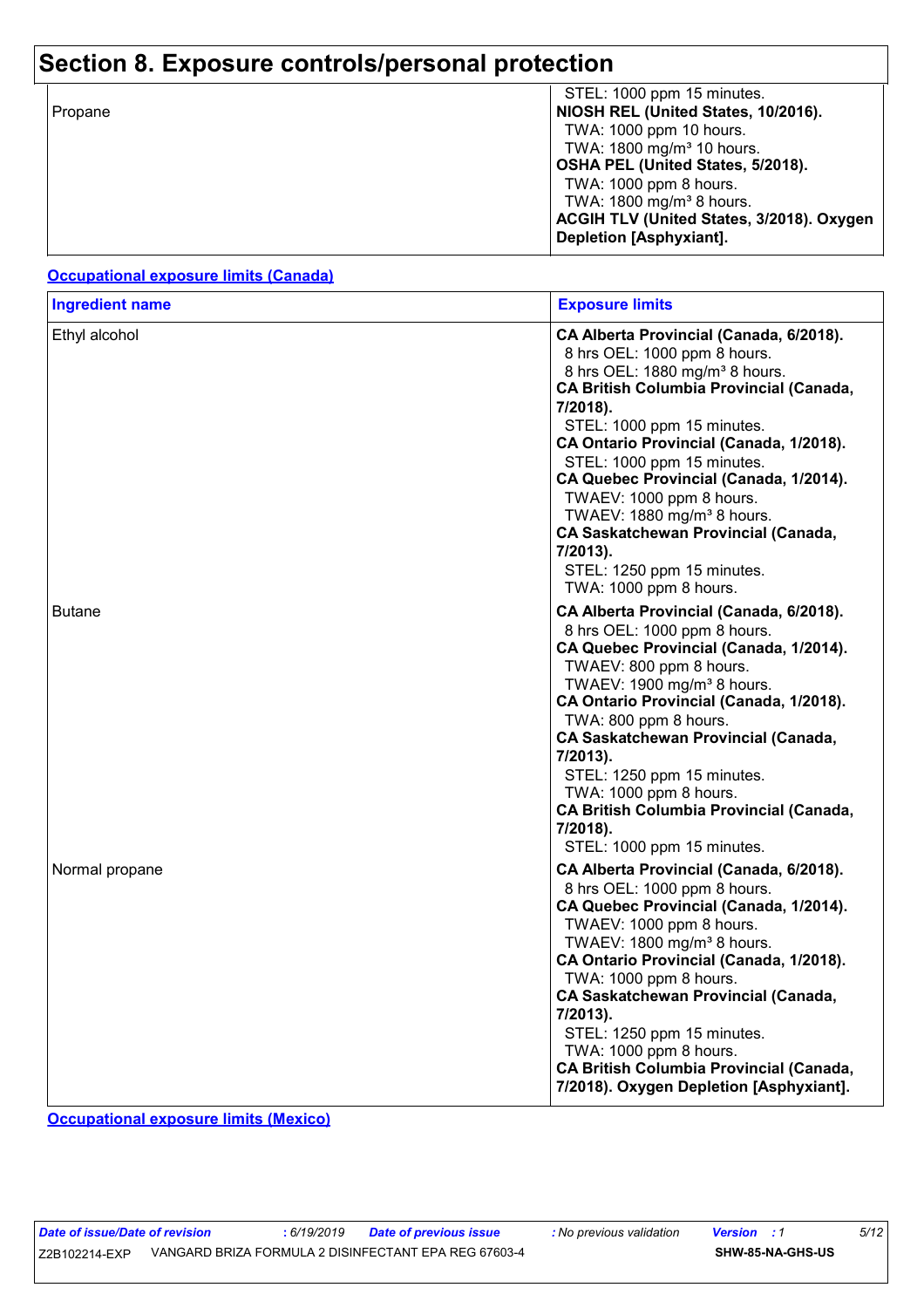# **Section 8. Exposure controls/personal protection**

| <b>Ingredient name</b>                     |   |                                                                                                                                | <b>Exposure limits</b>                                                                                                                                                                                                                                                                                                                                               |
|--------------------------------------------|---|--------------------------------------------------------------------------------------------------------------------------------|----------------------------------------------------------------------------------------------------------------------------------------------------------------------------------------------------------------------------------------------------------------------------------------------------------------------------------------------------------------------|
| ethanol                                    |   |                                                                                                                                | NOM-010-STPS-2014 (Mexico, 4/2016).<br>STEL: 1000 ppm 15 minutes.                                                                                                                                                                                                                                                                                                    |
| <b>Butane</b>                              |   |                                                                                                                                | NOM-010-STPS-2014 (Mexico, 4/2016).<br>TWA: 1000 ppm 8 hours.                                                                                                                                                                                                                                                                                                        |
| Propane                                    |   |                                                                                                                                | NOM-010-STPS-2014 (Mexico, 4/2016).<br>TWA: 1000 ppm 8 hours.                                                                                                                                                                                                                                                                                                        |
| <b>Appropriate engineering</b><br>controls |   | ventilation equipment.                                                                                                         | Use only with adequate ventilation. Use process enclosures, local exhaust ventilation or<br>other engineering controls to keep worker exposure to airborne contaminants below any<br>recommended or statutory limits. The engineering controls also need to keep gas,<br>vapor or dust concentrations below any lower explosive limits. Use explosion-proof          |
| <b>Environmental exposure</b><br>controls  |   | will be necessary to reduce emissions to acceptable levels.                                                                    | Emissions from ventilation or work process equipment should be checked to ensure<br>they comply with the requirements of environmental protection legislation. In some<br>cases, fume scrubbers, filters or engineering modifications to the process equipment                                                                                                       |
| <b>Individual protection measures</b>      |   |                                                                                                                                |                                                                                                                                                                                                                                                                                                                                                                      |
| <b>Hygiene measures</b>                    |   | eating, smoking and using the lavatory and at the end of the working period.<br>showers are close to the workstation location. | : Wash hands, forearms and face thoroughly after handling chemical products, before<br>Appropriate techniques should be used to remove potentially contaminated clothing.<br>Wash contaminated clothing before reusing. Ensure that eyewash stations and safety                                                                                                      |
| <b>Eye/face protection</b>                 |   |                                                                                                                                | Safety eyewear complying with an approved standard should be used when a risk<br>assessment indicates this is necessary to avoid exposure to liquid splashes, mists,<br>gases or dusts. If contact is possible, the following protection should be worn, unless<br>the assessment indicates a higher degree of protection: chemical splash goggles.                  |
| <b>Skin protection</b>                     |   |                                                                                                                                |                                                                                                                                                                                                                                                                                                                                                                      |
| <b>Hand protection</b>                     |   |                                                                                                                                |                                                                                                                                                                                                                                                                                                                                                                      |
| <b>Body protection</b>                     |   | should include anti-static overalls, boots and gloves.                                                                         | : Personal protective equipment for the body should be selected based on the task being<br>performed and the risks involved and should be approved by a specialist before<br>handling this product. When there is a risk of ignition from static electricity, wear anti-<br>static protective clothing. For the greatest protection from static discharges, clothing |
| <b>Other skin protection</b>               |   | specialist before handling this product.                                                                                       | : Appropriate footwear and any additional skin protection measures should be selected<br>based on the task being performed and the risks involved and should be approved by a                                                                                                                                                                                        |
| <b>Respiratory protection</b>              | t |                                                                                                                                |                                                                                                                                                                                                                                                                                                                                                                      |

# **Section 9. Physical and chemical properties**

| <b>Appearance</b>                               |                                                           |
|-------------------------------------------------|-----------------------------------------------------------|
| <b>Physical state</b>                           | : Liquid.                                                 |
| <b>Color</b>                                    | : Various                                                 |
| Odor                                            | : Not available.                                          |
| <b>Odor threshold</b>                           | $\cdot$ Not available.                                    |
| рH                                              | : 11.1                                                    |
| <b>Melting point/freezing point</b>             | : Not available.                                          |
| <b>Boiling point/boiling range</b>              | : Not available.                                          |
| <b>Flash point</b>                              | : Closed cup: -29°C (-20.2°F) [Pensky-Martens Closed Cup] |
| <b>Evaporation rate</b>                         | $: 1.6$ (butyl acetate = 1)                               |
| <b>Flammability (solid, gas)</b>                | : Not available.                                          |
| Lower and upper explosive<br>(flammable) limits | : Lower: $1.9\%$<br>Upper: 19%                            |

| Date of issue/Date of revision | 6/19/2019 | <b>Date of previous issue</b>                        | : No previous validation | <b>Version</b> : 1 |                  | 6/12 |
|--------------------------------|-----------|------------------------------------------------------|--------------------------|--------------------|------------------|------|
| Z2B102214-EXP                  |           | VANGARD BRIZA FORMULA 2 DISINFECTANT EPA REG 67603-4 |                          |                    | SHW-85-NA-GHS-US |      |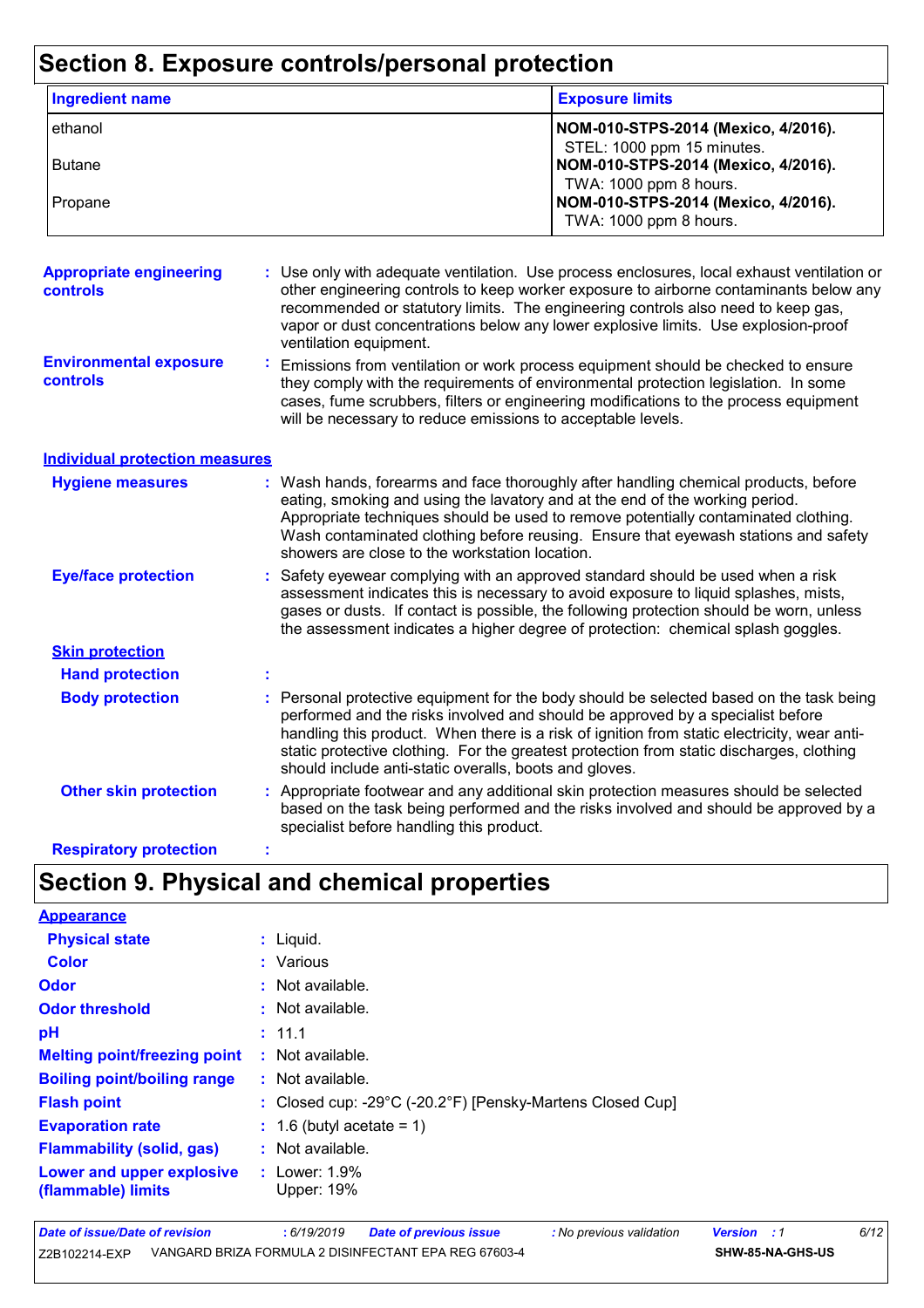### **Section 9. Physical and chemical properties**

| <b>Vapor pressure</b>                             |    | : 101.3 kPa (760 mm Hg) [at $20^{\circ}$ C]                     |
|---------------------------------------------------|----|-----------------------------------------------------------------|
| <b>Vapor density</b>                              |    | : 1 [Air = 1]                                                   |
| <b>Relative density</b>                           |    | : 0.82                                                          |
| <b>Solubility</b>                                 |    | : Not available.                                                |
| <b>Partition coefficient: n-</b><br>octanol/water |    | $:$ Not available.                                              |
| <b>Auto-ignition temperature</b>                  |    | $:$ Not available.                                              |
| <b>Decomposition temperature</b>                  |    | $:$ Not available.                                              |
| <b>Viscosity</b>                                  |    | Kinematic (40°C (104°F)): <0.205 cm <sup>2</sup> /s (<20.5 cSt) |
| <b>Molecular weight</b>                           | ÷. | Not applicable.                                                 |
| <b>Aerosol product</b>                            |    |                                                                 |
| <b>Type of aerosol</b>                            |    | $:$ Spray                                                       |
| <b>Heat of combustion</b>                         |    | : $15.78$ kJ/g                                                  |
|                                                   |    |                                                                 |

### **Section 10. Stability and reactivity**

| <b>Reactivity</b>                                   | : No specific test data related to reactivity available for this product or its ingredients.              |
|-----------------------------------------------------|-----------------------------------------------------------------------------------------------------------|
| <b>Chemical stability</b>                           | : The product is stable.                                                                                  |
| <b>Possibility of hazardous</b><br><b>reactions</b> | : Under normal conditions of storage and use, hazardous reactions will not occur.                         |
| <b>Conditions to avoid</b>                          | : Avoid all possible sources of ignition (spark or flame).                                                |
| <b>Incompatible materials</b>                       | : No specific data.                                                                                       |
| <b>Hazardous decomposition</b><br>products          | : Under normal conditions of storage and use, hazardous decomposition products should<br>not be produced. |

### **Section 11. Toxicological information**

#### **Information on toxicological effects**

**Acute toxicity**

| <b>Product/ingredient name</b> | <b>Result</b>                | <b>Species</b> | <b>Dose</b>                | <b>Exposure</b> |
|--------------------------------|------------------------------|----------------|----------------------------|-----------------|
| Ethanol                        | LC50 Inhalation Vapor        | Rat            | $124700$ mg/m <sup>3</sup> | 14 hours        |
|                                | ILD50 Oral                   | Rat            | 7 g/kg                     |                 |
| <b>Butane</b>                  | <b>LC50 Inhalation Vapor</b> | Rat            | 658000 mg/m <sup>3</sup>   | 14 hours        |

**Irritation/Corrosion**

| <b>Product/ingredient name</b> | <b>Result</b>            | <b>Species</b> | <b>Score</b> | <b>Exposure</b>                  | <b>Observation</b>       |
|--------------------------------|--------------------------|----------------|--------------|----------------------------------|--------------------------|
| Ethanol                        | Eyes - Mild irritant     | Rabbit         |              | 24 hours 500<br>milligrams       |                          |
|                                | Eyes - Moderate irritant | Rabbit         |              | 0.066666667<br>minutes 100       |                          |
|                                | Eyes - Moderate irritant | Rabbit         |              | milligrams<br>100<br>microliters |                          |
|                                | Eyes - Severe irritant   | Rabbit         |              | 500<br>milligrams                |                          |
|                                | Skin - Mild irritant     | Rabbit         |              | 400<br>milligrams                | <b>11</b>                |
|                                | Skin - Moderate irritant | Rabbit         |              | 24 hours 20<br>milligrams        | $\overline{\phantom{a}}$ |

#### **Sensitization**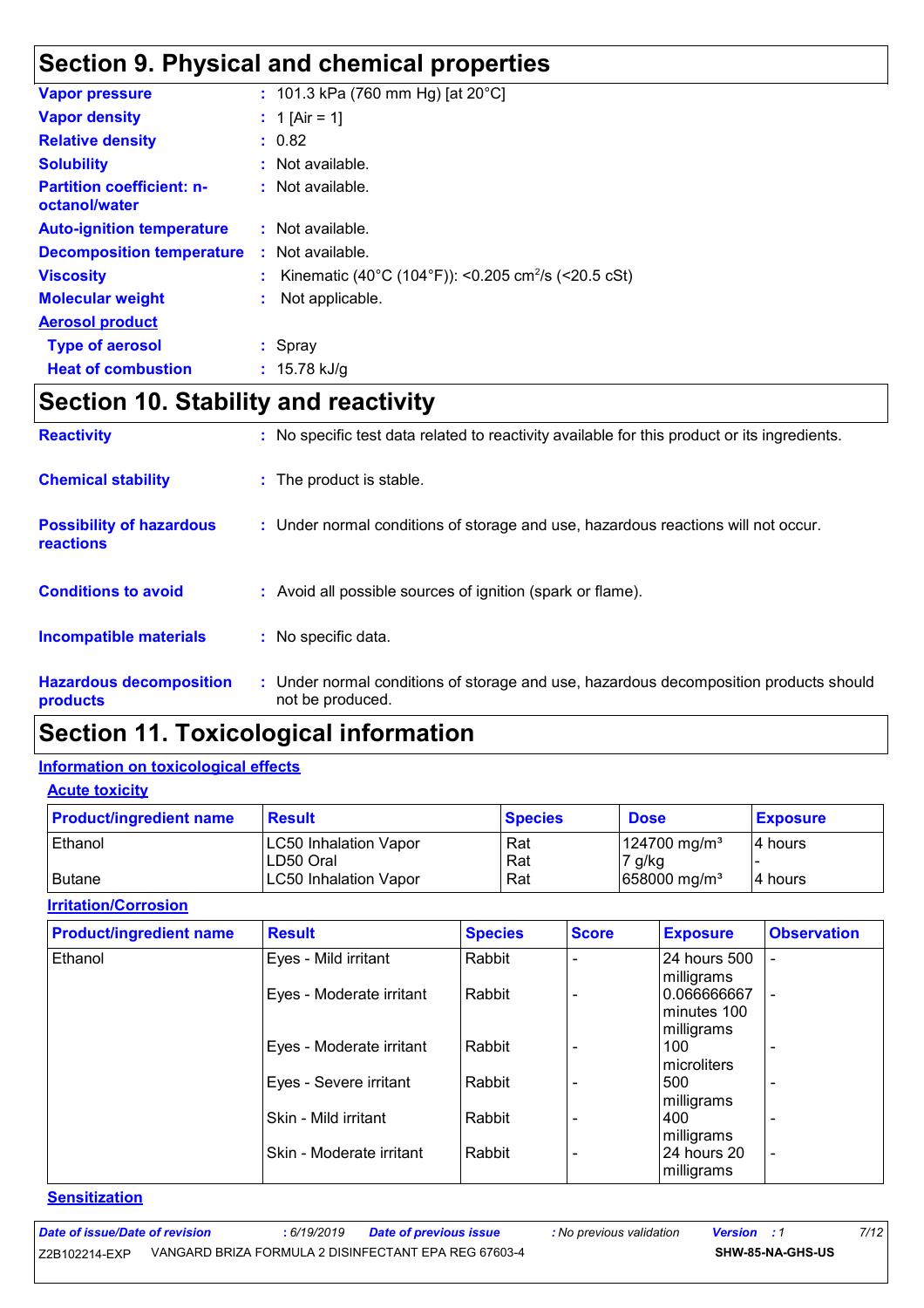### **Section 11. Toxicological information**

#### Not available.

#### **Mutagenicity**

Not available.

#### **Carcinogenicity**

Not available.

#### **Classification**

| <b>Product/ingredient name   OSHA</b> | <b>IARC</b> | <b>NTP</b> |
|---------------------------------------|-------------|------------|
| Ethanol                               |             |            |

#### **Reproductive toxicity**

Not available.

#### **Teratogenicity**

Not available.

#### **Specific target organ toxicity (single exposure)**

| <b>Name</b>   | <b>Category</b> | <b>Route of</b><br>exposure | <b>Target organs</b>                                    |
|---------------|-----------------|-----------------------------|---------------------------------------------------------|
| Ethanol       | Category 3      | Not applicable.             | Respiratory tract<br>irritation and<br>Narcotic effects |
| <b>Butane</b> | Category 3      | Not applicable.             | Respiratory tract<br>irritation and<br>Narcotic effects |
| Propane       | Category 3      | Not applicable.             | Respiratory tract<br>irritation and<br>Narcotic effects |

#### **Specific target organ toxicity (repeated exposure)**

| <b>Name</b> | <b>Category</b> | <b>Route of</b><br><b>exposure</b> | <b>Target organs</b> |
|-------------|-----------------|------------------------------------|----------------------|
| Ethanol     | Category 2      | <b>Not determined</b>              | l Not determined     |
| Butane      | Category 2      | <b>Not determined</b>              | Not determined       |
| Propane     | Category 2      | Not determined                     | Not determined       |

#### **Aspiration hazard**

| <b>Name</b>              | <b>Result</b>                                                                  |
|--------------------------|--------------------------------------------------------------------------------|
| <b>Butane</b><br>Propane | <b>ASPIRATION HAZARD - Category 1</b><br><b>ASPIRATION HAZARD - Category 1</b> |
|                          |                                                                                |

#### **Information on the likely routes of exposure :** Not available.

| <b>Potential acute health effects</b> |                                                                                                                              |
|---------------------------------------|------------------------------------------------------------------------------------------------------------------------------|
| <b>Eye contact</b>                    | : Causes serious eye irritation.                                                                                             |
| <b>Inhalation</b>                     | : Can cause central nervous system (CNS) depression. May cause drowsiness or<br>dizziness. May cause respiratory irritation. |
| <b>Skin contact</b>                   | : Causes skin irritation.                                                                                                    |
| <b>Ingestion</b>                      | : Can cause central nervous system (CNS) depression. May be fatal if swallowed and                                           |

#### **Symptoms related to the physical, chemical and toxicological characteristics**

enters airways.

| pain or irritation<br>watering<br>redness | Eye contact | : Adverse symptoms may include the following: |
|-------------------------------------------|-------------|-----------------------------------------------|
|-------------------------------------------|-------------|-----------------------------------------------|

| Date of issue/Date of revision | : 6/19/2019 | Date of previous issue                               | : No previous validation | <b>Version</b> : 1 |                         | 8/12 |
|--------------------------------|-------------|------------------------------------------------------|--------------------------|--------------------|-------------------------|------|
| Z2B102214-EXP                  |             | VANGARD BRIZA FORMULA 2 DISINFECTANT EPA REG 67603-4 |                          |                    | <b>SHW-85-NA-GHS-US</b> |      |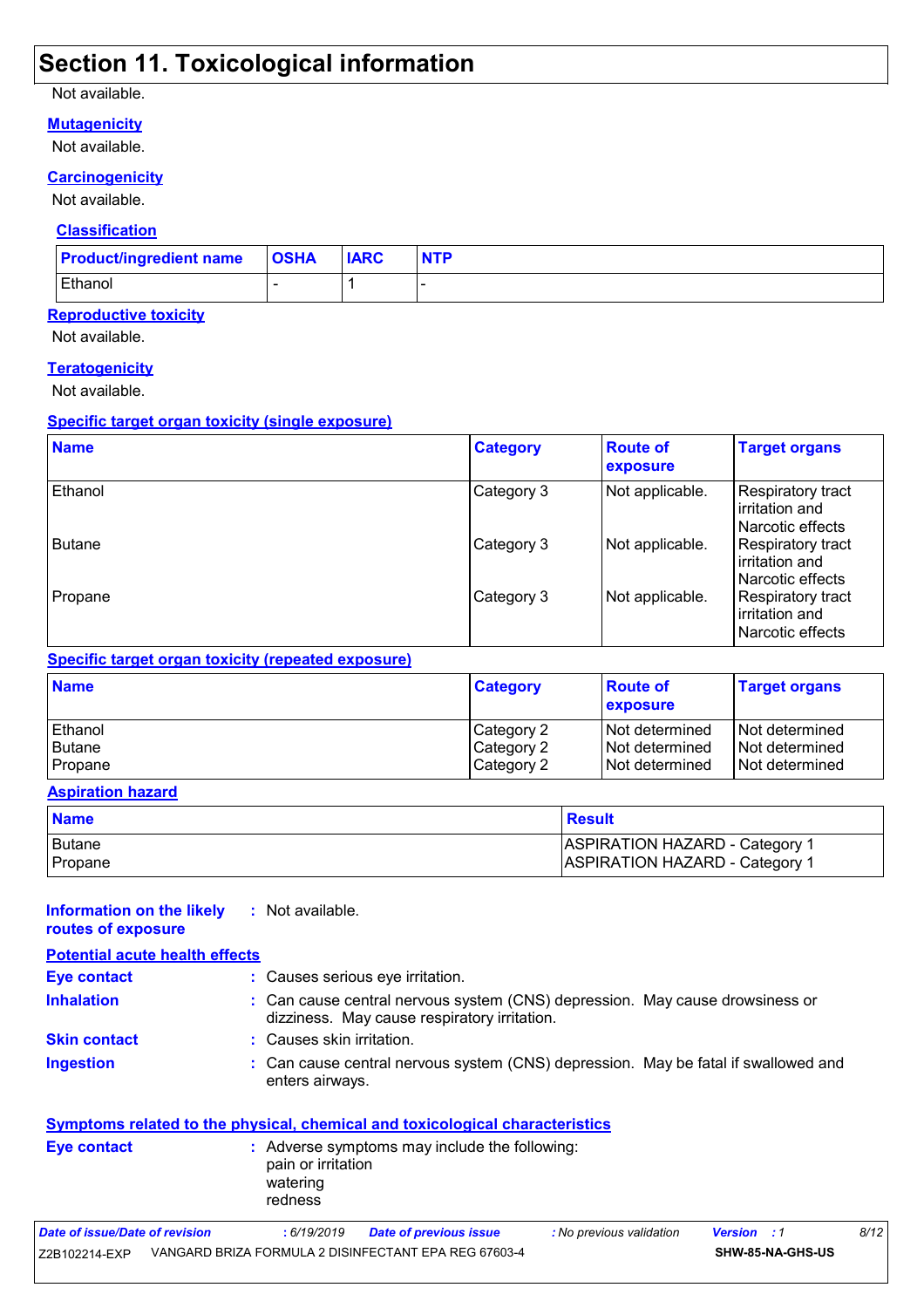# **Section 11. Toxicological information**

| <b>Inhalation</b>   | : Adverse symptoms may include the following:<br>respiratory tract irritation<br>coughing<br>nausea or vomiting<br>headache<br>drowsiness/fatigue<br>dizziness/vertigo<br>unconsciousness |
|---------------------|-------------------------------------------------------------------------------------------------------------------------------------------------------------------------------------------|
| <b>Skin contact</b> | : Adverse symptoms may include the following:<br>irritation<br>redness                                                                                                                    |
| <b>Ingestion</b>    | : Adverse symptoms may include the following:<br>nausea or vomiting                                                                                                                       |

|                                                   | Delayed and immediate effects and also chronic effects from short and long term exposure |
|---------------------------------------------------|------------------------------------------------------------------------------------------|
| <b>Short term exposure</b>                        |                                                                                          |
| <b>Potential immediate</b><br>effects             | : Not available.                                                                         |
| <b>Potential delayed effects</b>                  | $:$ Not available.                                                                       |
| Long term exposure                                |                                                                                          |
| <b>Potential immediate</b><br>effects             | : Not available.                                                                         |
| <b>Potential delayed effects : Not available.</b> |                                                                                          |
| <b>Potential chronic health effects</b>           |                                                                                          |
| Not available.                                    |                                                                                          |
| <b>General</b>                                    | : May cause damage to organs through prolonged or repeated exposure.                     |
| <b>Carcinogenicity</b>                            | : No known significant effects or critical hazards.                                      |
| <b>Mutagenicity</b>                               | : No known significant effects or critical hazards.                                      |
| <b>Teratogenicity</b>                             | : No known significant effects or critical hazards.                                      |
| <b>Developmental effects</b>                      | : No known significant effects or critical hazards.                                      |
| <b>Fertility effects</b>                          | : No known significant effects or critical hazards.                                      |

**Numerical measures of toxicity** Not available. **Acute toxicity estimates**

# **Section 12. Ecological information**

#### **Toxicity**

| <b>Product/ingredient name</b> | <b>Result</b>                        | <b>Species</b>                        | <b>Exposure</b> |
|--------------------------------|--------------------------------------|---------------------------------------|-----------------|
| Ethanol                        | Acute EC50 17.921 mg/l Marine water  | Algae - Ulva pertusa                  | 96 hours        |
|                                | Acute EC50 2000 µg/l Fresh water     | Daphnia - Daphnia magna               | 48 hours        |
|                                | Acute LC50 25500 µg/l Marine water   | Crustaceans - Artemia                 | 48 hours        |
|                                |                                      | I franciscana - Larvae                |                 |
|                                | Acute LC50 42000 µg/l Fresh water    | <b>Fish - Oncorhynchus mykiss</b>     | 4 days          |
|                                | Chronic NOEC 4.995 mg/l Marine water | Algae - Ulva pertusa                  | 96 hours        |
|                                | Chronic NOEC 100 ul/L Fresh water    | Daphnia - Daphnia magna -<br>Neonate  | 21 days         |
|                                | Chronic NOEC 0.375 ul/L Fresh water  | Fish - Gambusia holbrooki -<br>Larvae | 12 weeks        |

#### **Persistence and degradability**

| Date of issue/Date of revision | 6/19/2019 | <b>Date of previous issue</b>                        | : No previous validation | <b>Version</b> : 1 |                  | 9/12 |
|--------------------------------|-----------|------------------------------------------------------|--------------------------|--------------------|------------------|------|
| Z2B102214-EXP                  |           | VANGARD BRIZA FORMULA 2 DISINFECTANT EPA REG 67603-4 |                          |                    | SHW-85-NA-GHS-US |      |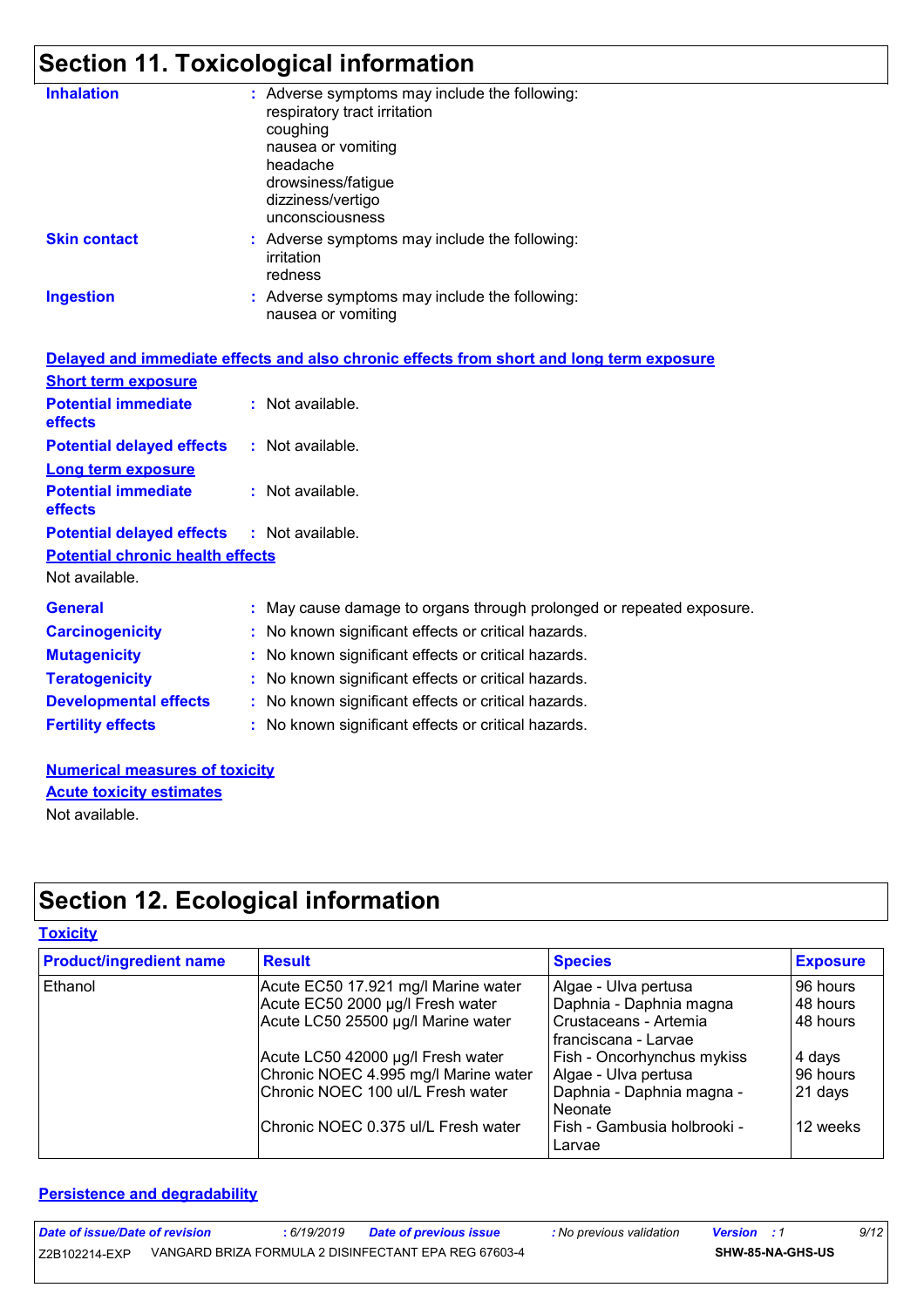| <b>Section 12. Ecological information</b> |                          |                   |                  |  |  |  |  |
|-------------------------------------------|--------------------------|-------------------|------------------|--|--|--|--|
| <b>Product/ingredient name</b>            | <b>Aquatic half-life</b> | <b>Photolysis</b> | Biodegradability |  |  |  |  |
| Ethanol                                   |                          |                   | Readily          |  |  |  |  |

#### **Bioaccumulative potential**

Not available.

#### **Mobility in soil**

**Soil/water partition coefficient (KOC) :** Not available.

**Other adverse effects** : No known significant effects or critical hazards.

### **Section 13. Disposal considerations**

The generation of waste should be avoided or minimized wherever possible. Disposal of this product, solutions and any by-products should at all times comply with the requirements of environmental protection and waste disposal legislation and any regional local authority requirements. Dispose of surplus and non-recyclable products via a licensed waste disposal contractor. Waste should not be disposed of untreated to the sewer unless fully compliant with the requirements of all authorities with jurisdiction. Waste packaging should be recycled. Incineration or landfill should only be considered when recycling is not feasible. This material and its container must be disposed of in a safe way. Empty containers or liners may retain some product residues. **Disposal methods :**

### **Section 14. Transport information**

|                                      | <b>DOT</b><br><b>Classification</b> | <b>TDG</b><br><b>Classification</b>                                                                                                               | <b>Mexico</b><br><b>Classification</b> | <b>IATA</b>            | <b>IMDG</b>                                |
|--------------------------------------|-------------------------------------|---------------------------------------------------------------------------------------------------------------------------------------------------|----------------------------------------|------------------------|--------------------------------------------|
| <b>UN number</b>                     | <b>UN1950</b>                       | <b>UN1950</b>                                                                                                                                     | <b>UN1950</b>                          | <b>UN1950</b>          | <b>UN1950</b>                              |
| <b>UN proper</b><br>shipping name    | <b>AEROSOLS</b>                     | <b>AEROSOLS</b>                                                                                                                                   | <b>AEROSOLS</b>                        | AEROSOLS,<br>flammable | <b>AEROSOLS</b>                            |
| <b>Transport</b><br>hazard class(es) | 2.1                                 | 2.1                                                                                                                                               | 2.1                                    | 2.1                    | 2.1                                        |
| <b>Packing group</b>                 |                                     |                                                                                                                                                   |                                        |                        |                                            |
| <b>Environmental</b><br>hazards      | No.                                 | No.                                                                                                                                               | No.                                    | No.                    | No.                                        |
| <b>Additional</b><br>information     |                                     | Product classified<br>as per the<br>following sections<br>of the<br>Transportation of<br>Dangerous Goods<br>Regulations: 2.<br>13-2.17 (Class 2). |                                        |                        | <b>Emergency</b><br>schedules F-D, S-<br>U |
|                                      | <b>ERG No.</b>                      | <b>ERG No.</b>                                                                                                                                    | <b>ERG No.</b>                         |                        |                                            |
|                                      | 126                                 | 126                                                                                                                                               | 126                                    |                        |                                            |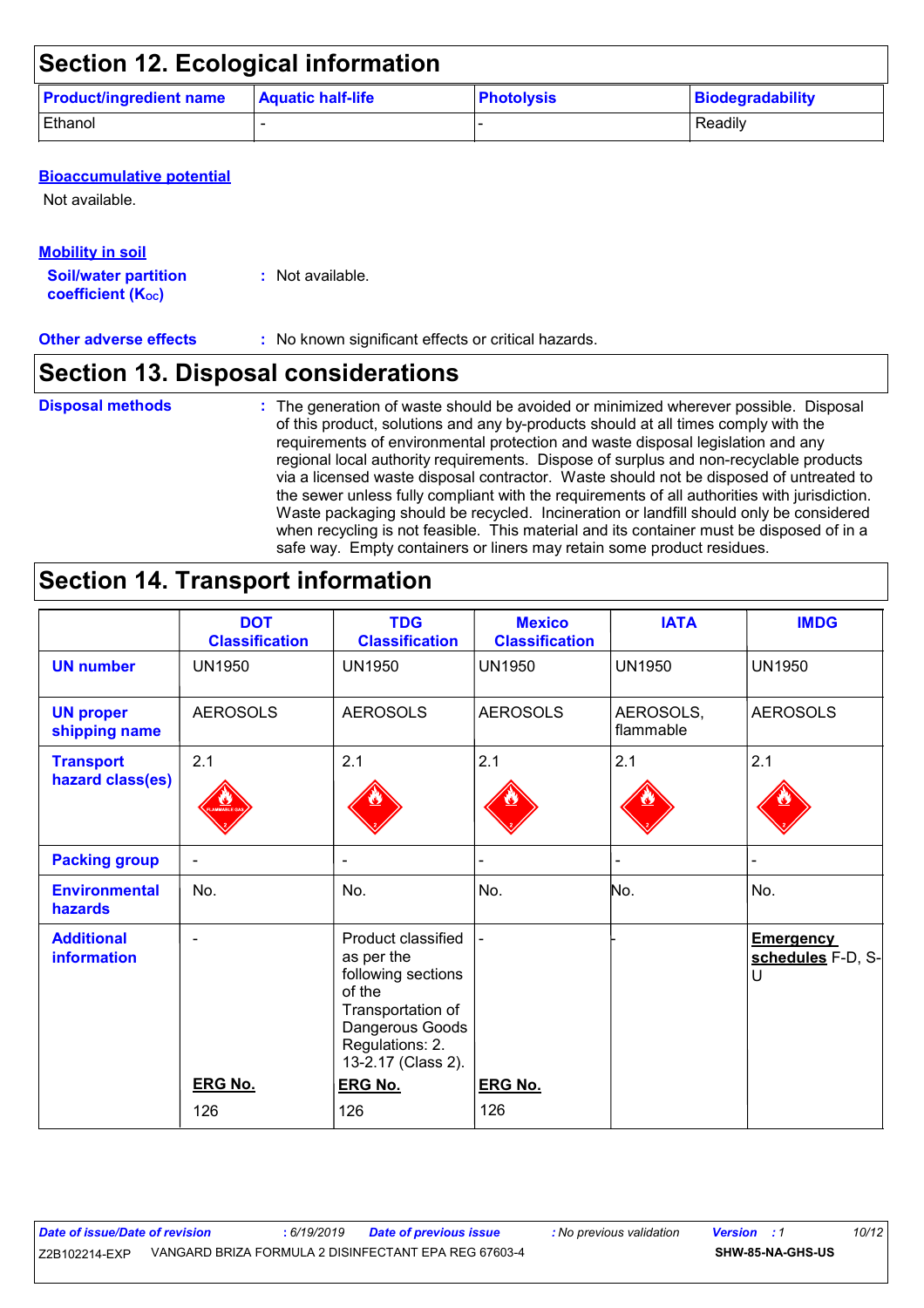### **Section 14. Transport information**

| <b>Special precautions for user :</b>                                                  | Multi-modal shipping descriptions are provided for informational purposes and do not<br>consider container sizes. The presence of a shipping description for a particular<br>mode of transport (sea, air, etc.), does not indicate that the product is packaged<br>suitably for that mode of transport. All packaging must be reviewed for suitability<br>prior to shipment, and compliance with the applicable regulations is the sole<br>responsibility of the person offering the product for transport. People loading and<br>unloading dangerous goods must be trained on all of the risks deriving from the<br>substances and on all actions in case of emergency situations. |                  |
|----------------------------------------------------------------------------------------|-------------------------------------------------------------------------------------------------------------------------------------------------------------------------------------------------------------------------------------------------------------------------------------------------------------------------------------------------------------------------------------------------------------------------------------------------------------------------------------------------------------------------------------------------------------------------------------------------------------------------------------------------------------------------------------|------------------|
| <b>Transport in bulk according</b><br>to Annex II of MARPOL and<br>the <b>IBC</b> Code | : Not available.                                                                                                                                                                                                                                                                                                                                                                                                                                                                                                                                                                                                                                                                    |                  |
|                                                                                        | <b>Proper shipping name</b>                                                                                                                                                                                                                                                                                                                                                                                                                                                                                                                                                                                                                                                         | : Not available. |
|                                                                                        | <b>Ship type</b>                                                                                                                                                                                                                                                                                                                                                                                                                                                                                                                                                                                                                                                                    | : Not available. |
|                                                                                        | <b>Pollution category</b>                                                                                                                                                                                                                                                                                                                                                                                                                                                                                                                                                                                                                                                           | : Not available. |

### **Section 15. Regulatory information**

#### **SARA 313**

SARA 313 (40 CFR 372.45) supplier notification can be found on the Environmental Data Sheet.

| <b>California Prop. 65</b>       |                                                              |
|----------------------------------|--------------------------------------------------------------|
| Not applicable.                  |                                                              |
| <b>International regulations</b> |                                                              |
| <b>International lists</b>       | : Australia inventory (AICS): Not determined.                |
|                                  | China inventory (IECSC): Not determined.                     |
|                                  | Japan inventory (ENCS): Not determined.                      |
|                                  | Japan inventory (ISHL): Not determined.                      |
|                                  | Korea inventory (KECI): Not determined.                      |
|                                  | Malaysia Inventory (EHS Register): Not determined.           |
|                                  | New Zealand Inventory of Chemicals (NZIoC): Not determined.  |
|                                  | Philippines inventory (PICCS): Not determined.               |
|                                  | Taiwan Chemical Substances Inventory (TCSI): Not determined. |
|                                  | Thailand inventory: Not determined.                          |
|                                  | <b>Turkey inventory: Not determined.</b>                     |
|                                  | Vietnam inventory: Not determined.                           |

### **Section 16. Other information**

**Hazardous Material Information System (U.S.A.)**



**The customer is responsible for determining the PPE code for this material. For more information on HMIS® Personal Protective Equipment (PPE) codes, consult the HMIS® Implementation Manual.**

**Caution: HMIS® ratings are based on a 0-4 rating scale, with 0 representing minimal hazards or risks, and 4 representing significant hazards or risks. Although HMIS® ratings and the associated label are not required on SDSs or products leaving a facility under 29 CFR 1910.1200, the preparer may choose to provide them. HMIS® ratings are to be used with a fully implemented HMIS® program. HMIS® is a registered trademark and service mark of the American Coatings Association, Inc.**

**Procedure used to derive the classification**